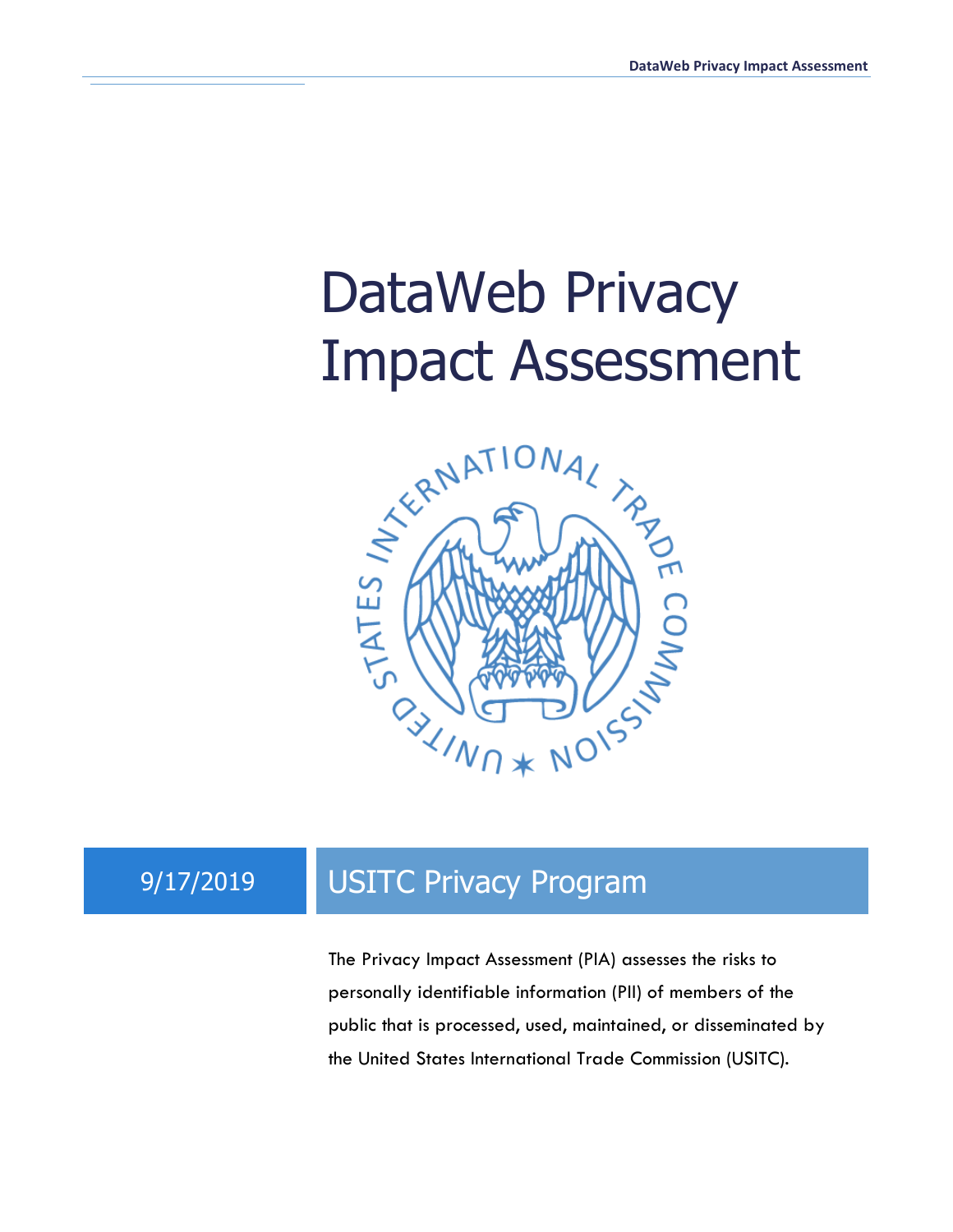## DataWeb Privacy Impact

## Assessment

**USITC PRIVACY PROGRAM**

#### **OVERVIEW**

The U.S. International Trade Commission (USITC) must conduct a Privacy Impact Assessment (PIA) for USITC systems that collect, use, process, maintain, or disseminate personally identifiable information (PII) about members of the public in order to comply with Office of Management and Budget (OMB) Memorandum M-03- 22, *OMB Guidance for Implementing the Privacy Provisions of the E-Government Act of 2002* (September 2003). The PIA assesses the risks to PII collected, used, processed, maintained, or disseminated by the USITC.

#### 1 SYSTEM, PROJECT, OR PROGRAM INFORMATION

#### 1.1 What is the specific purpose of the USITC's use of the system and how does that purpose support the USITC's mission?

The USITC Interactive Tariff and Trade DataWeb (hereafter referred to as "DataWeb") provides U.S. international trade statistics and U.S. tariff data to the public. Trade data are compiled from official data retrieved from the U.S. Bureau of the Census. U.S. import, export, and tariff information is available on a self-service, interactive basis. The USITC DataWeb responds to user-defined queries by integrating international trade statistics with complex tariff and customs treatment, and allows users to create and save customized country and product lists. DataWeb collects contact information from users and requires new users to create an account to access the data in the system.

#### 2 INFORMATION COLLECTION

#### 2.1 What types of PII are collected? Please select all applicable items and provide a general description of the types of information collected.

PII means information that can be used to distinguish or trace an individual's identity, either alone or when combined with other information that is linked or linkable to a specific individual.

 $\n  $\boxtimes$  Name$ 

- ☐ Home Address
- $\boxtimes$  Work Phone Number
- $\Box$  Social Security Number (SSN)

☐ Mother's Maiden Name

- □ Date of Birth
- □ Place of Birth
- ☒ Work Email Address
- $\boxtimes$  Logon Credentials (e.g. username, password)
- ☐ Driver's License Number
- □ Passport or Green Card Number
- $\Box$  Employee No. or other **Identifier**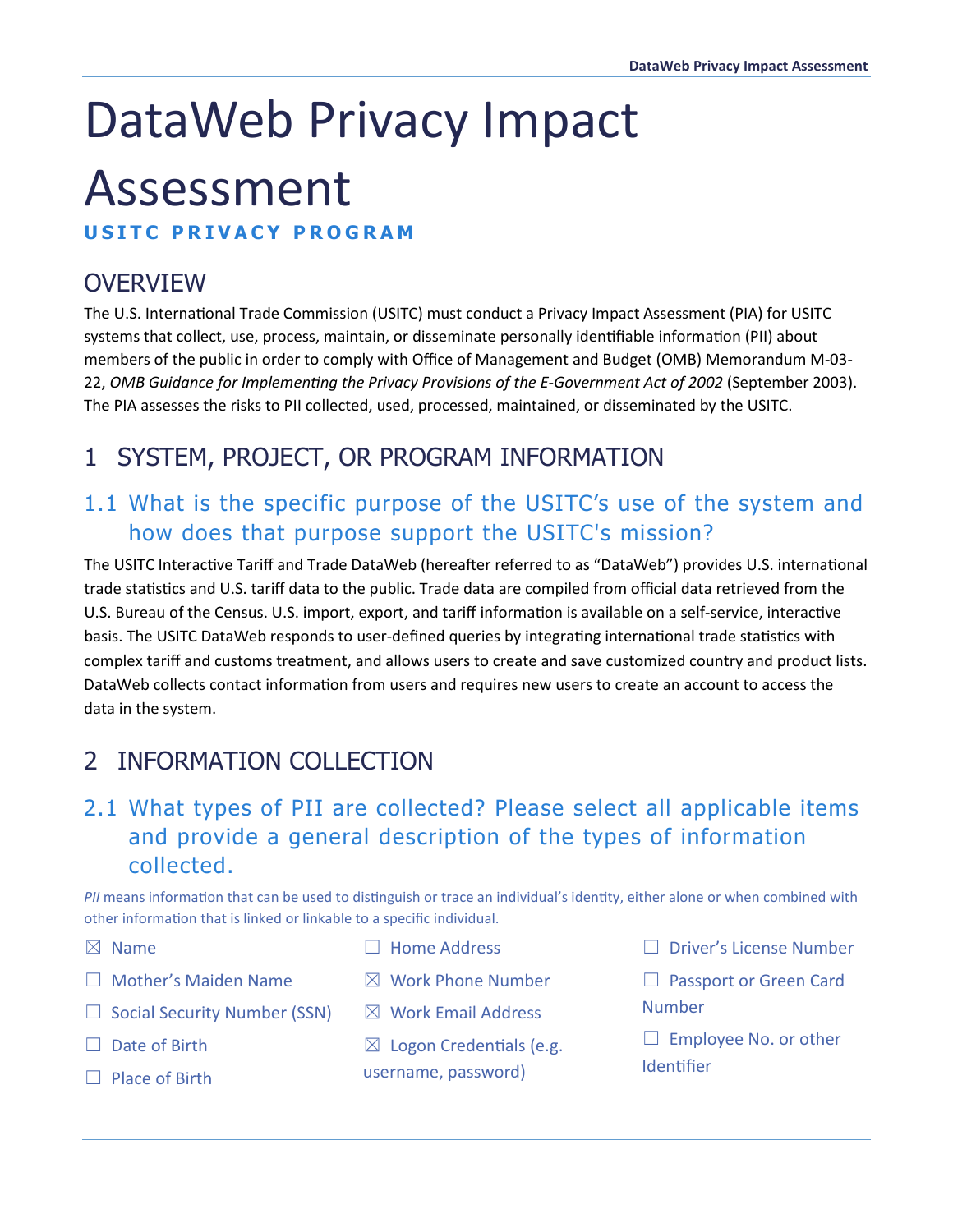|                                                 |                                            | <b>DataWeb Privacy Impact Assessment</b> |
|-------------------------------------------------|--------------------------------------------|------------------------------------------|
| <b>Tax ID Number</b>                            | Biometric Records (e.g.                    | <b>Sexual Orientation</b>                |
| <b>Credit Card or Financial</b><br>$\mathbf{L}$ | fingerprints, photograph, etc.)            | <b>Marital Status or Family</b>          |
| <b>Account Number</b>                           | Sex or Gender                              | Information                              |
| <b>Patient ID Number</b>                        | Age                                        | Race or Ethnicity                        |
| <b>Employment or Salary Record</b><br>Ш         | <b>Home Phone Number</b>                   | Religion                                 |
| <b>Medical Record</b>                           | <b>Personal Cell Number</b><br>$\bowtie$   | Citizenship                              |
| <b>Criminal Record</b>                          | <b>Personal Email Address</b><br>$\bowtie$ | $\Box$ Other:                            |
| $\Box$ Military Record                          | <b>Work Address</b>                        |                                          |
| <b>Financial Record</b>                         | Physical Characteristics (e.g.,            | $\square$ None                           |
| Education Record                                | eye or hair color, height, etc.)           |                                          |

#### 2.2 About what types of people do you collect, use, maintain, or disseminate PII? Please describe the groups of individuals.

DataWeb is open to members of the public, and individuals access and use the system for a variety of purposes. When creating an account, users select one of the following as their organization: U.S. Government, Government (non-U.S.), International Trade or Financial Organization, Private Firm, Educational or Charitable Institution, or Personal Use Only.

#### 2.3 Who owns and/or controls the PII?

The USITC.

2.4 What specific laws, regulations, or policies authorize the collection of the PII? If the system collects Social Security Numbers (SSNs), please provide the authorities for this collection.

DataWeb does not collect SSNs. Authority for DataWeb includes, but is not limited to, Section 332 of the Tariff Act of 1930 (19 U.S.C. § 1332) and Title VII of the Tariff Act of 1930 (19 U.S.C. §§ 1671-1677n).

2.5 Does the system derive new data or create previously unavailable data about an individual through aggregation or derivation of the information collected?

Users are required to create a username and password to access DataWeb.

2.6 Given the amount, type, and purpose of information collected, discuss what privacy risks were identified and how they were mitigated.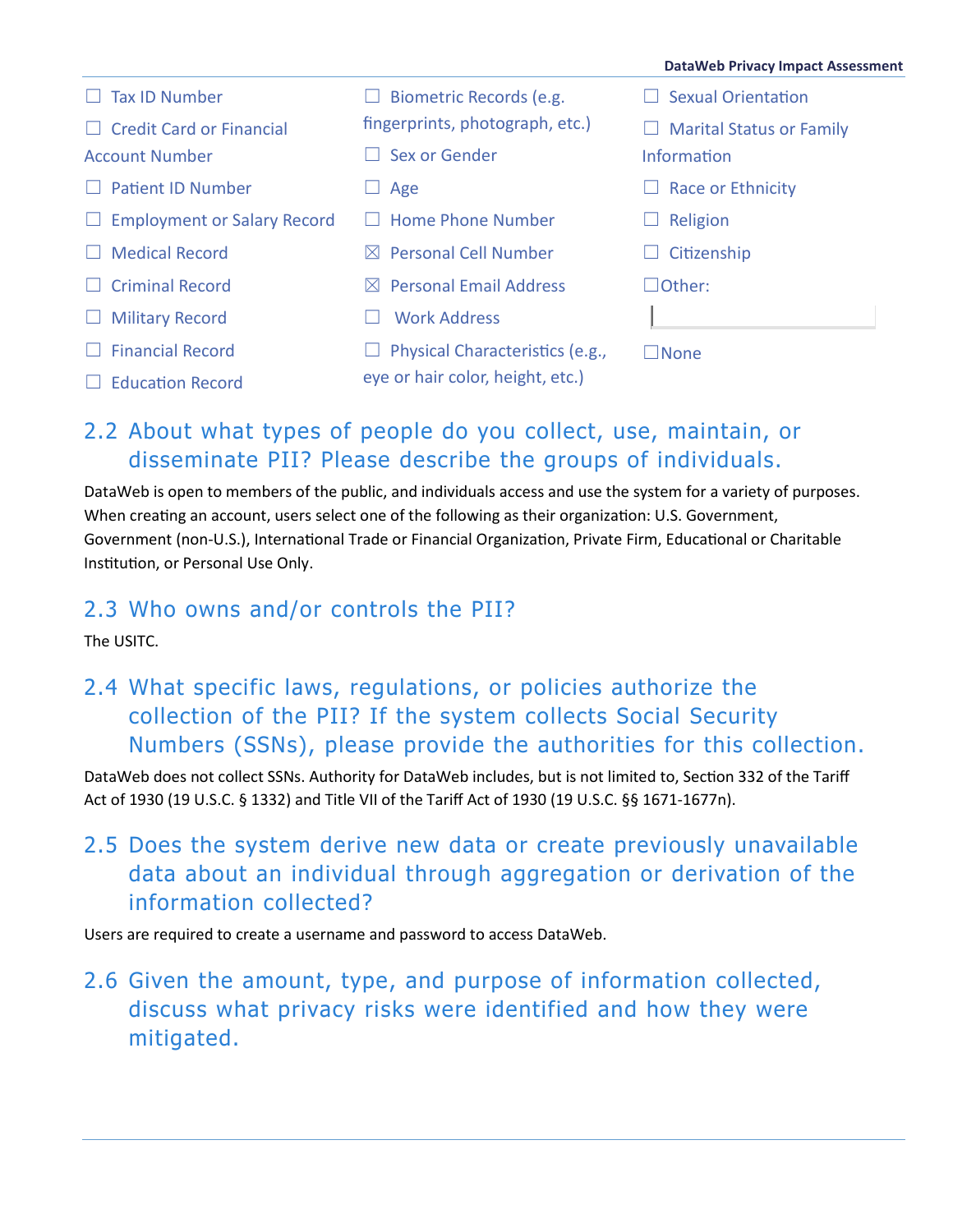Possible risks to the privacy of individuals' data include unauthorized access by both internal and external users, breaches of the system data, and the retention of records beyond the retention period or limit. Risks are mitigated through the use of access controls and other security controls based on guidance in the National Institute of Standards and Technology (NIST) Special Publication (SP) 800-53. Records are retained and disposed of in accordance with retention requirements, as discussed in section 3.4.

#### 3 USES OF THE SYSTEM AND THE INFORMATION

#### 3.1 Describe all uses of the information. Describe how the information supports the USITC mission or a USITC business function.

USITC employees and/or contractors may access user account information to assist DataWeb users with account and/or system issues.

#### 3.2 How can the USITC ensure that the PII is accurate, relevant, timely, and complete at the time of collection?

DataWeb relies on users to verify the accuracy of their data before creating new accounts to access the system. Users may login to their accounts or contact USITC to update their information if necessary.

#### 3.3 How can the USITC ensure that only the minimum PII elements are collected?

When a new user creates a DataWeb account, the DataWeb registration page identifies the required and data fields. The required fields consist of data elements needed to sufficiently identify and contact a user (e.g. name, email address, organization name, username, password, etc.). The registration page requests only the information necessary for a user to establish an account and for USITC to contact users about their accounts.

#### 3.4 What is the retention period for the system data? Has National Archives and Records Administration (NARA) approved the applicable records disposition schedule?

Temporary. Delete/destroy when no longer needed for a business use. General Records Schedule 3.2, item 030, Information Systems Security Records, applies to these records.

#### 3.5 What methods are used to archive and/or dispose of the PII in the system?

The USITC does not currently track active users and therefore does not currently archive or dispose of inactive user account information because user accounts may be used rarely or unpredictably. However, user account information can be deleted or purged from DataWeb upon request.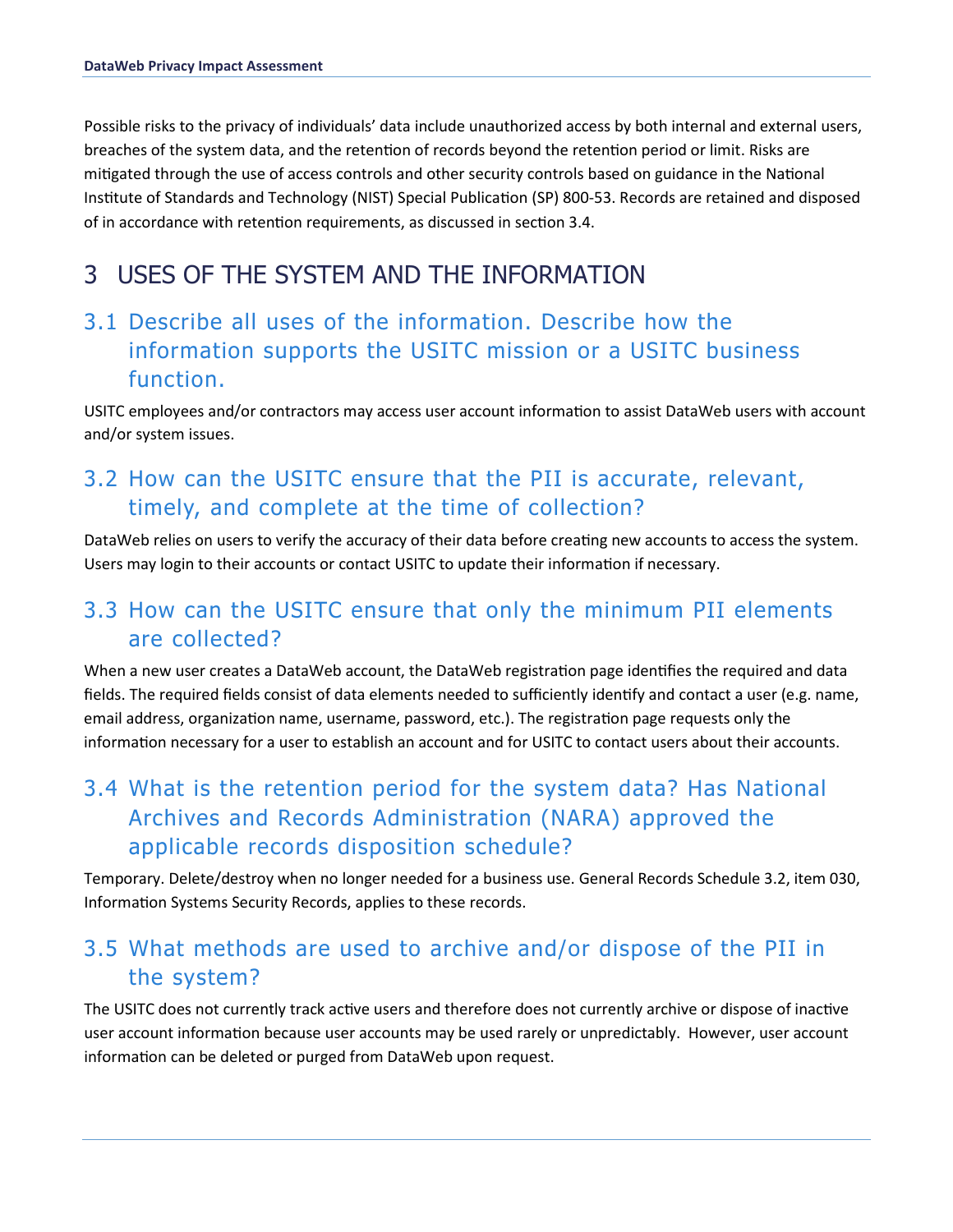#### 3.6 Will the data in the system be retrieved by a personal identifier?

Yes. Records are retrieved through searching by user's names and account information, such as email address.

#### 3.7 If the answer is "yes" to the previous question, is the system covered by an existing Privacy Act System of Records Notice (SORN)?

SORN ITC-12, System Access Records, applies to user account records in DataWeb.

#### 4 INTERNAL SHARING AND DISCLOSURE OF INFORMATION

#### 4.1 With which internal components of the USITC is the information shared?

This information is stored in a database and access is limited to the employees in the Office of Analysis and Research (OARS) and Office of the Chief Information Officer (OCIO). The OCIO conducts system and account maintenance tasks, and OARS provides DataWeb assistance.

#### 4.2 For each recipient component or office, what information is shared and for what purpose?

DataWeb collects limited PII from users. When PII is needed to assist users (e.g. to address account maintenance or system questions), the office providing assistance has access to all information (such as name, contact, affiliation).

#### 4.3 How is the information transmitted or disclosed?

The information is stored on a secured database and only accessible to OCIO information technology (IT) system administrators. Access is granted based on a "need to know" basis, and information is shared via secured network drives.

#### 4.4 Given the internal sharing, discuss what privacy risks were identified and how they were mitigated.

Possible risks to the privacy of individuals' data through internal sharing include unauthorized access by internal users and breaches of PII. Risks are mi�gated through the use of access controls to limit access only to individuals with a "need to know". All USITC employees and contractors are required to complete annual information security and privacy awareness training to understand the requirements for safeguarding PII and to abide by rules of behavior for using USITC information systems. In addition, USITC system administrators are required to complete training that addresses their responsibilities as users with privileged access to DataWeb.

#### 5 EXTERNAL SHARING AND DISCLOSURE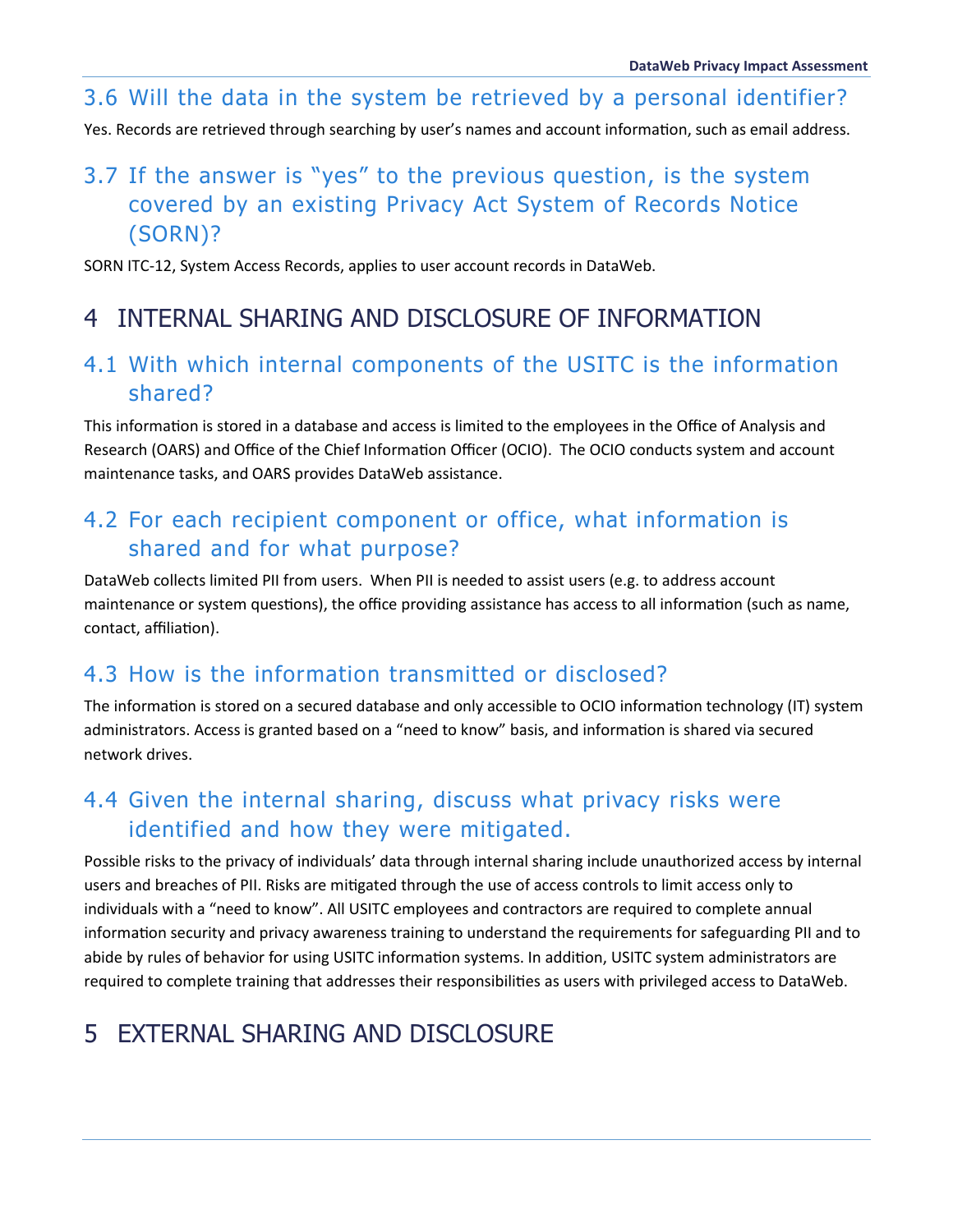#### 5.1 With which external (non-USITC) recipient(s) is the information shared?

N/A. DataWeb user account information is not shared outside the USITC.

#### 5.2 What information is shared and for what purpose?

N/A. DataWeb user account information is not shared outside the USITC.

#### 5.3 How is the information transmitted or disclosed?

N/A. DataWeb user account information is not shared outside the USITC.

- 5.4 Are there any agreements with external entities concerning the security and privacy of the data once it is shared, such as a memorandum of understanding (MOU)?
- N/A. DataWeb user account information is not shared outside the USITC.
- 5.5 Are privacy requirements included in contracts and other acquisition-related documents? If yes, please describe these requirements.
- N/A. DataWeb user account information is not shared outside the USITC.
- 5.6 What type(s) of training is required for users from agencies outside the USITC prior to receiving access to PII?
- N/A. DataWeb user account information is not shared outside the USITC.
- 5.7 Are there any provisions in place for auditing the recipients' use of the information?
- N/A. DataWeb user account information is not shared outside the USITC.
- 5.8 Given the external sharing, please discuss any privacy risks that were identified and describe how they were mitigated.
- N/A. DataWeb user account information is not shared outside the USITC.

#### 6 NOTICE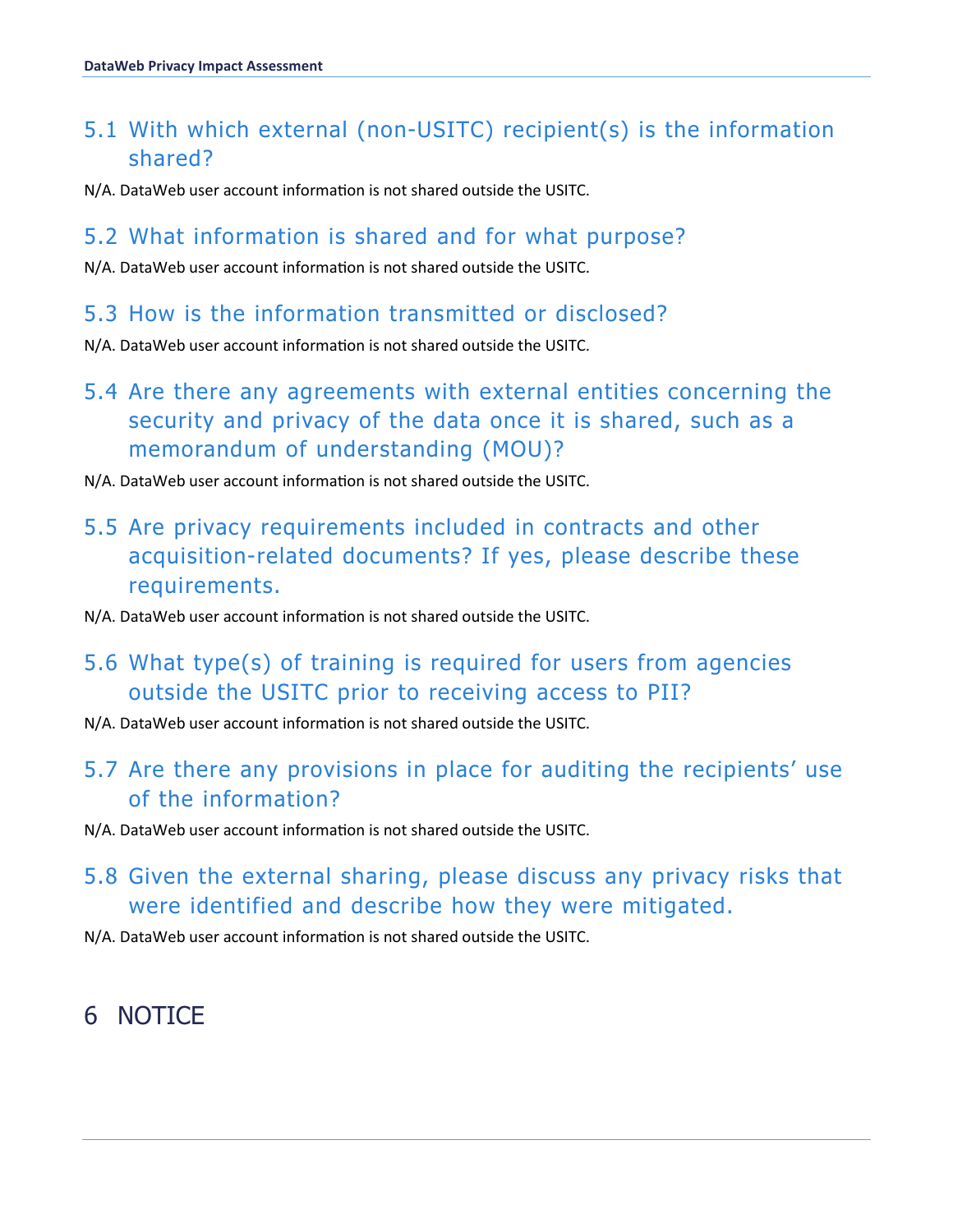#### 6.1 Was notice provided to the individual prior to collection of information? If notice was not provided, why not?

The USITC's website includes a page on privacy [\(htps://www.usitc.gov/privacy\)](https://www.usitc.gov/privacy) which discusses USITC's privacy practices and the types of information the USITC website collects. The privacy page also includes a link to this document (DataWeb PIA). The USITC plans to develop a Privacy Act notice for the DataWeb registration page. The DataWeb registration page also includes a notice that describes how PII may be used. The privacy page also includes a link to the applicable SORN, ITC-12.

#### 6.2 Do individuals have an opportunity and/or right to decline to provide information?

Individuals are not required to provide their information to DataWeb. However, if they do not provide the necessary information, they will be unable to create a user account and login to the system.

#### 6.3 Do individuals have an opportunity to consent to particular uses of the information, and if so, what is the procedure by which an individual would provide such consent?

By creating an account, users consent to the USITC's use of their data. Prior to creating a DataWeb account, potential users may read the disclaimer notice on the account creation page to understand how account information is used. If they object to how the data is used, they are not required to create a DataWeb account.

#### 6.4 Given the notice provided to individuals above, describe what privacy risks were identified and how they were mitigated.

Potential risks with respect to notice include insufficient notice to users. Some users might not understand what types of information are collected by DataWeb and how this information is used. This risk is mitigated through the publication of this PIA on the USITC website and by including a link to the USITC Privacy Policy on the DataWeb webpage.

#### 7 INDIVIDUAL ACCESS AND REDRESS

#### 7.1 What are the procedures that allow individuals the opportunity to seek access to or redress of their information?

DataWeb users may access their information by logging in to the DataWeb website and may request updates to their information by submitting a [help request](https://www.usitc.gov/dataweb_help.htm) through the USITC website. In addition, the USITC Privacy Act Rules (19 C.F.R. §§ 201.22-32) apply to all records in the USITC's Privacy Act systems of records. The rules describe the procedures by which individuals may request access to records about themselves, request amendment or correction of those records, and request an accounting of disclosures of those records that have been made by the USITC.

#### 7.2 How are individuals notified of the procedures for seeking access to or amendment of their information?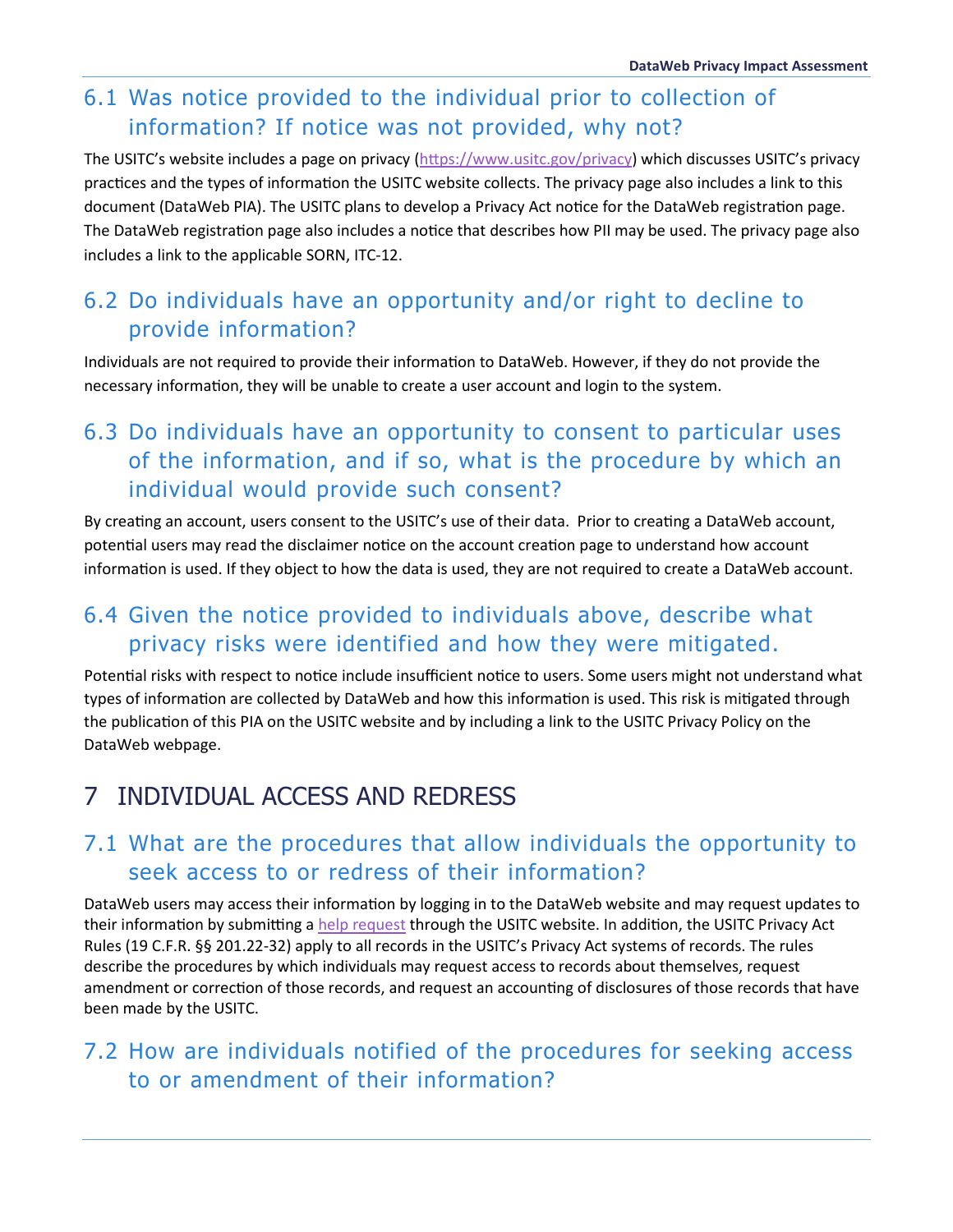Notice may be provided through means such as a system of records notice (SORN), website privacy notice, or privacy notice on a form, etc. The DataWeb website includes a list of frequently asked questions (FAQs) with information on how to submit a help request. In addition, the USITC Privacy Act Rules detail procedures for amending records.

#### 7.3 If no opportunity to seek amendment is provided, are any other redress alternatives available to the individual?

N/A. Users may amend their records by logging into their DataWeb account or by submitting a help request.

#### 7.4 Discuss any opportunities or procedures by which individuals can contest the accuracy of their information in the system or actions taken as a result of USITC reliance on information in the system.

DataWeb users may contest the accuracy of their information in DataWeb by submitting a help request via the USITC website to update their information. They may also submit a Privacy Act Request in accordance with the USITC Privacy Act Rules.

#### 8 TECHNICAL ACCESS AND SECURITY

#### 8.1 Who has access to the PII in the system?

The USITC IT system administrators within OCIO can access user account data. Limited scope information may be shared with staff in OARS to assist in account maintenance.

#### 8.2 Does the system use roles to assign privileges to users of the system?

There are two primary DataWeb roles: public and system administrator. All public users are granted the same level of access; these users can query and access trade data in the system. System administrator roles are granted only to USITC staff based on. "need to know". USITC administrators are granted access to DataWeb to perform system administration tasks (e.g. updating the website and software, account maintenance, etc.).

#### 8.3 What procedures are in place to determine which users may access the system and are they documented?

USITC employees are granted system administrator accounts based on their job responsibili�es and "need to know". All members of the public can create public accounts.

#### 8.4 What auditing measures and technical safeguards are in place to prevent misuse of data?